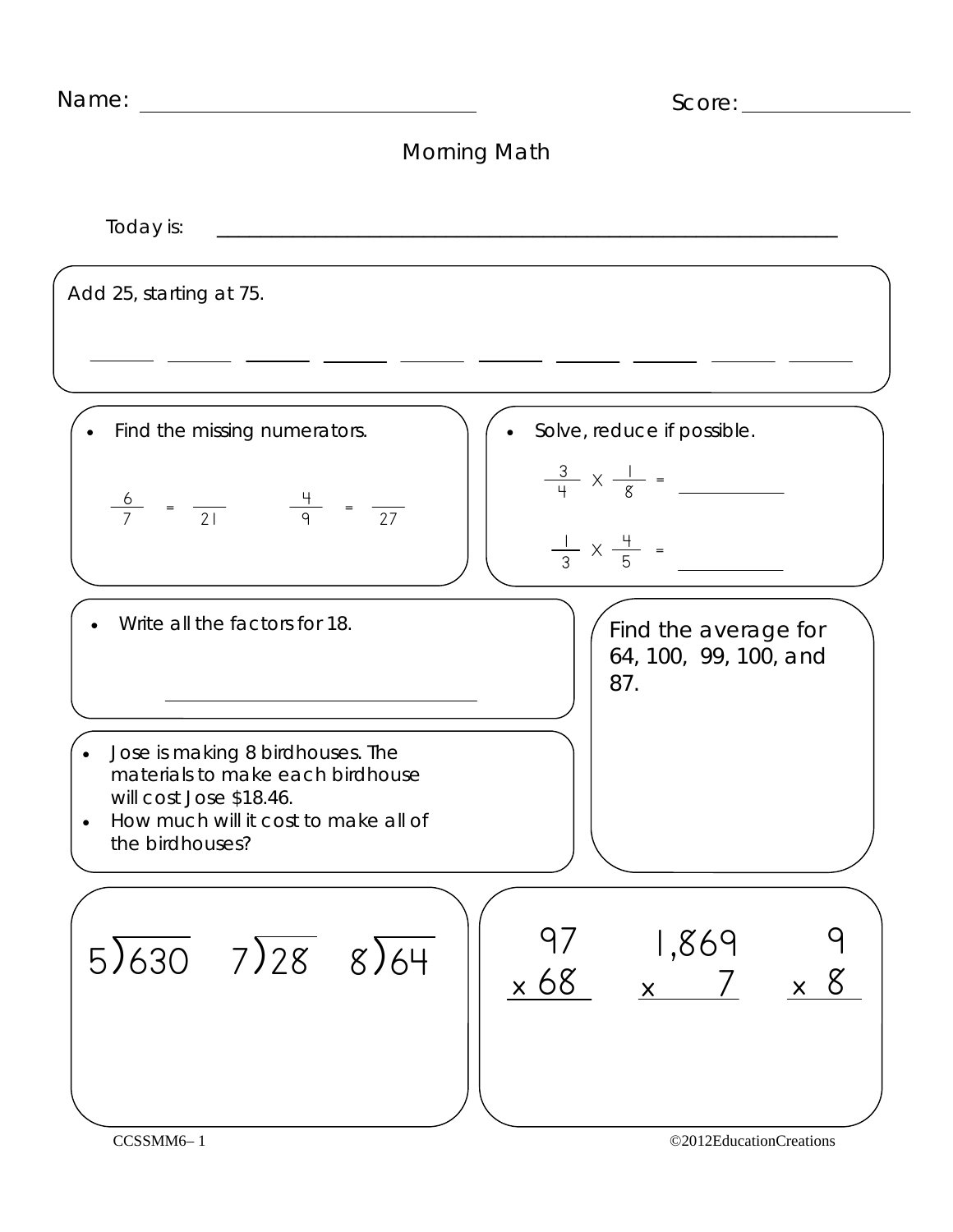| Math Homework                                                                                                                                                          |                                                                          |
|------------------------------------------------------------------------------------------------------------------------------------------------------------------------|--------------------------------------------------------------------------|
|                                                                                                                                                                        |                                                                          |
| Today is:                                                                                                                                                              |                                                                          |
| Add 25, starting at 75.                                                                                                                                                |                                                                          |
|                                                                                                                                                                        |                                                                          |
| Find the missing numerators.                                                                                                                                           | Solve, reduce if possible.                                               |
| $\frac{3}{6} = \frac{5}{24} = \frac{5}{8} = \frac{1}{32}$                                                                                                              | $\frac{2}{7} \times \frac{2}{3} =$<br>$\frac{2}{9} \times \frac{2}{3}$ = |
| Write all the factors for 30.<br><u> 1989 - Johann Barn, fransk politik amerikansk politik (</u>                                                                       | Find the average for<br>86, 75, 54, 100, and 65.                         |
| Mrs. Hanson is making 9 baby<br>blankets. The materials to make<br>1 blanket costs \$16.23.<br>How much will it cost to make<br>$\bullet$<br>all of the baby blankets? |                                                                          |
| 86<br>$4\overline{)732}$ $8\overline{)72}$ $3\overline{)47}$<br>$\times$ 49                                                                                            | 1,757<br>$x$ 6<br>$\times$ 8                                             |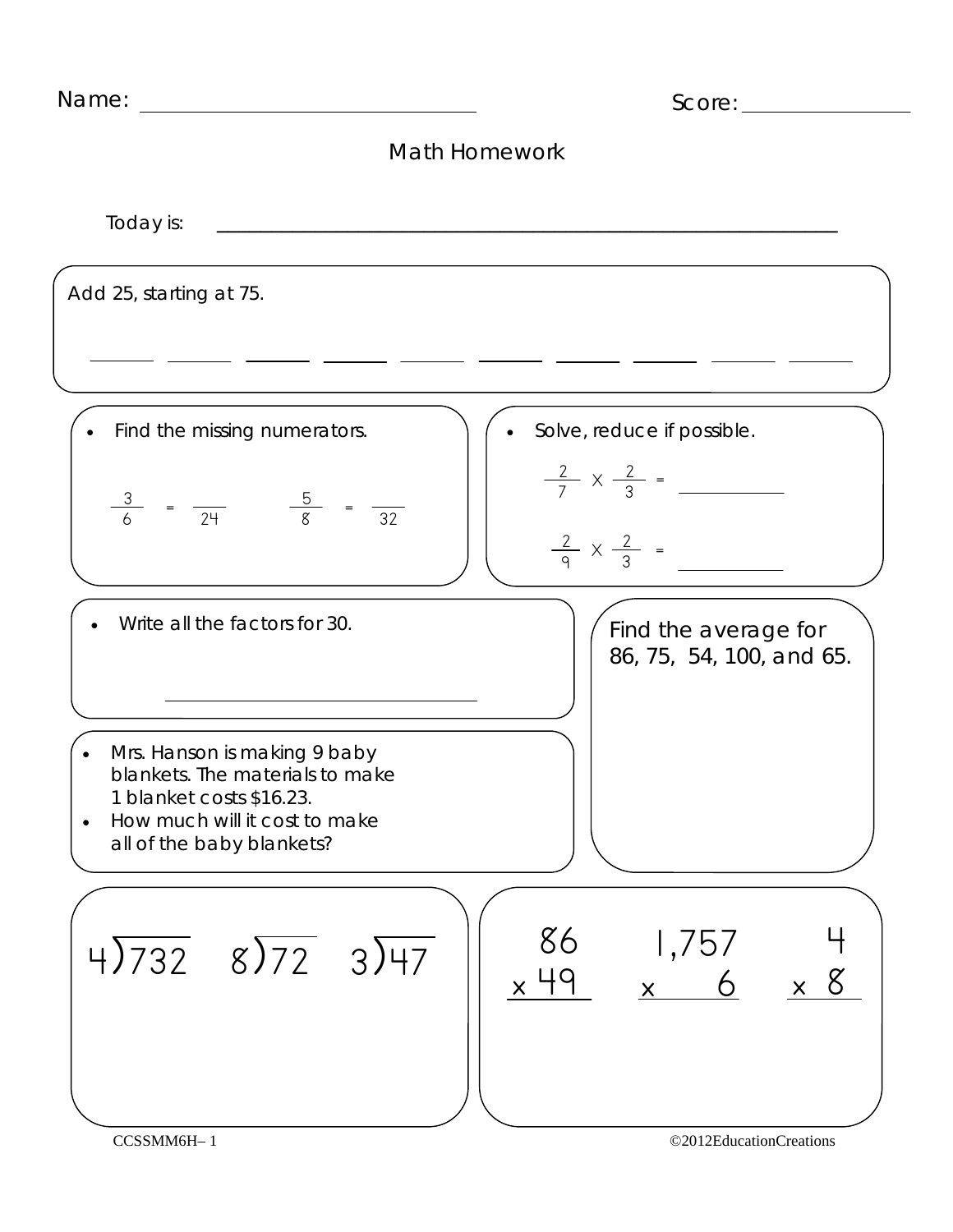| Name: | Score: |
|-------|--------|
|       |        |



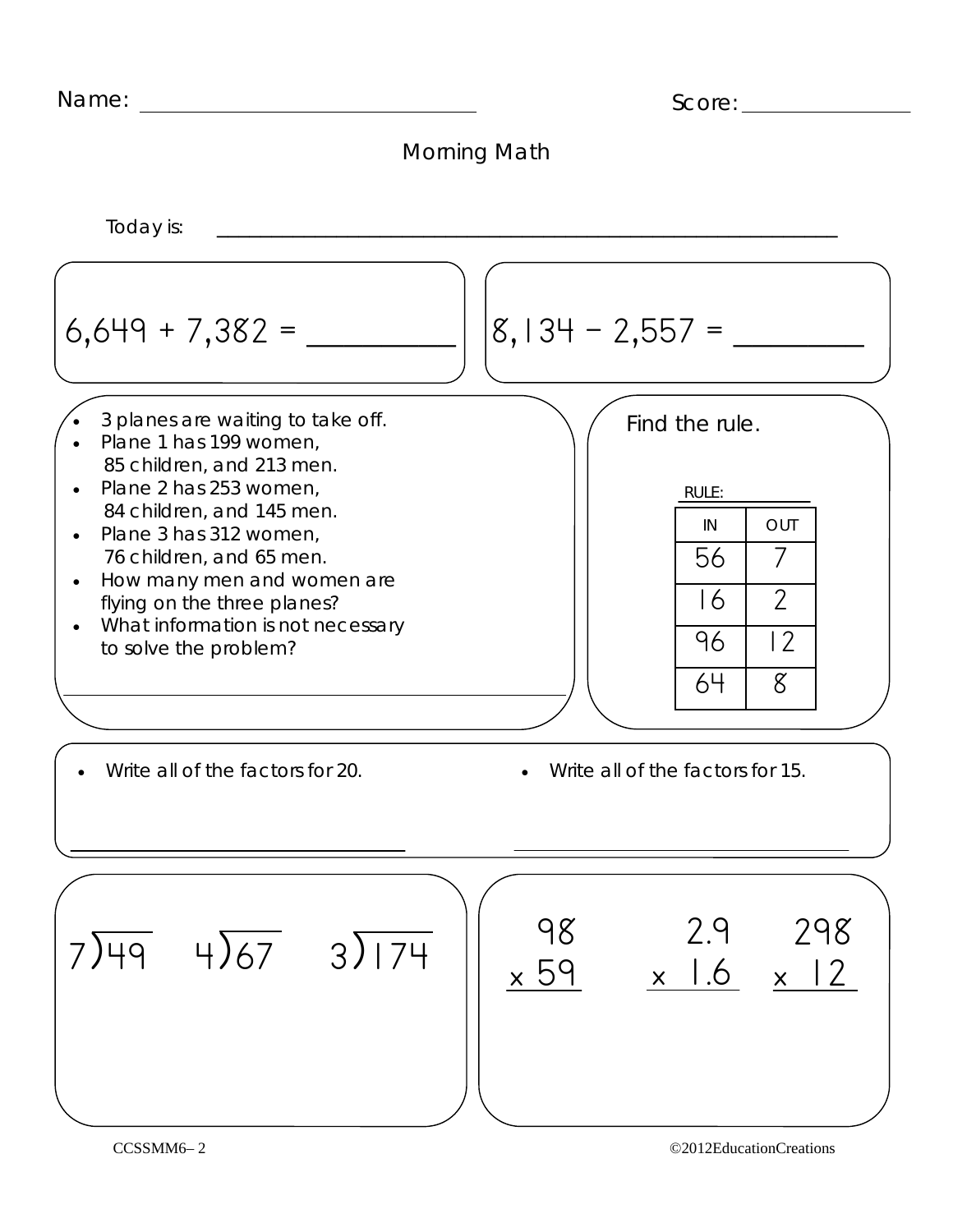| Name: | Score: |
|-------|--------|
|       |        |



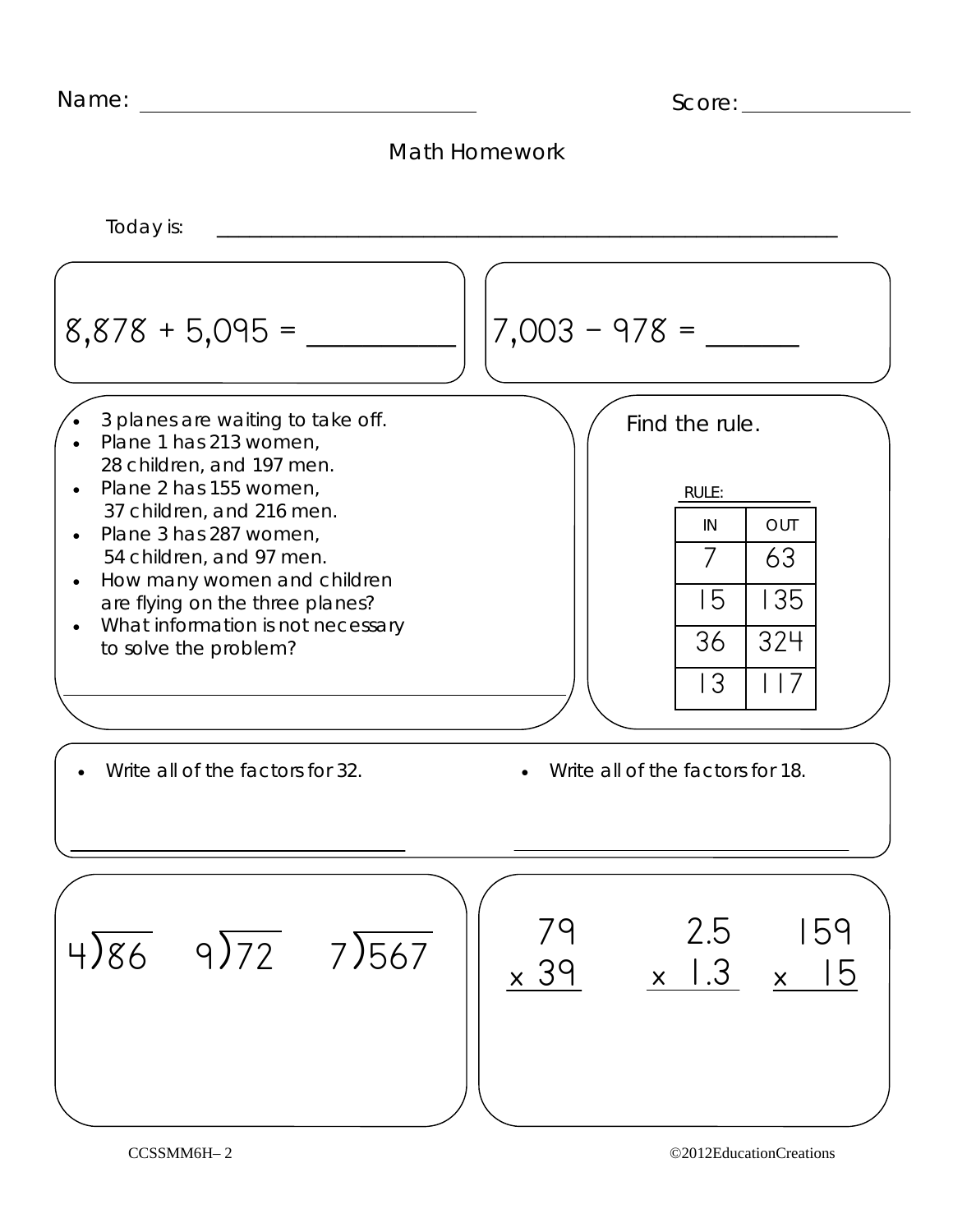| Name:                                                                                                                                                                                                                                                                                                          | Score:                                                  |  |
|----------------------------------------------------------------------------------------------------------------------------------------------------------------------------------------------------------------------------------------------------------------------------------------------------------------|---------------------------------------------------------|--|
| Morning Math                                                                                                                                                                                                                                                                                                   |                                                         |  |
| Today is:                                                                                                                                                                                                                                                                                                      |                                                         |  |
| Subtract 25 starting with number 850.                                                                                                                                                                                                                                                                          |                                                         |  |
|                                                                                                                                                                                                                                                                                                                |                                                         |  |
| Solve and reduce, if possible.                                                                                                                                                                                                                                                                                 | Solve and reduce, if possible.                          |  |
| $\frac{1}{2} \times \frac{4}{7}$ =<br>$\frac{5}{6}$ X $\frac{3}{4}$ =                                                                                                                                                                                                                                          | $\frac{2}{5}$ ÷ 2 =                                     |  |
| Kevin is buying snacks for a boy scout camping trip.<br>Apples are 49¢ each.<br>There are 15 boys and two counselors that will be on the trip.<br>Each person will get one apple a day for four days.<br>How many total apples will Kevin have to buy?<br>$\bullet$<br>How much will Kevin pay for the apples? |                                                         |  |
| $Use >, <, or =$                                                                                                                                                                                                                                                                                               | $Use >, <, or =$                                        |  |
| $4 \times (25 + 18)$ ( ) 75 + (8 x 12)                                                                                                                                                                                                                                                                         | 2.07<br>2.7                                             |  |
| 4,215<br>713<br>$\times$ 27<br>$x \t 6$                                                                                                                                                                                                                                                                        | 2<br>45<br>8<br>$\times 8$<br>$\times 86$<br>$\times$ 8 |  |
|                                                                                                                                                                                                                                                                                                                |                                                         |  |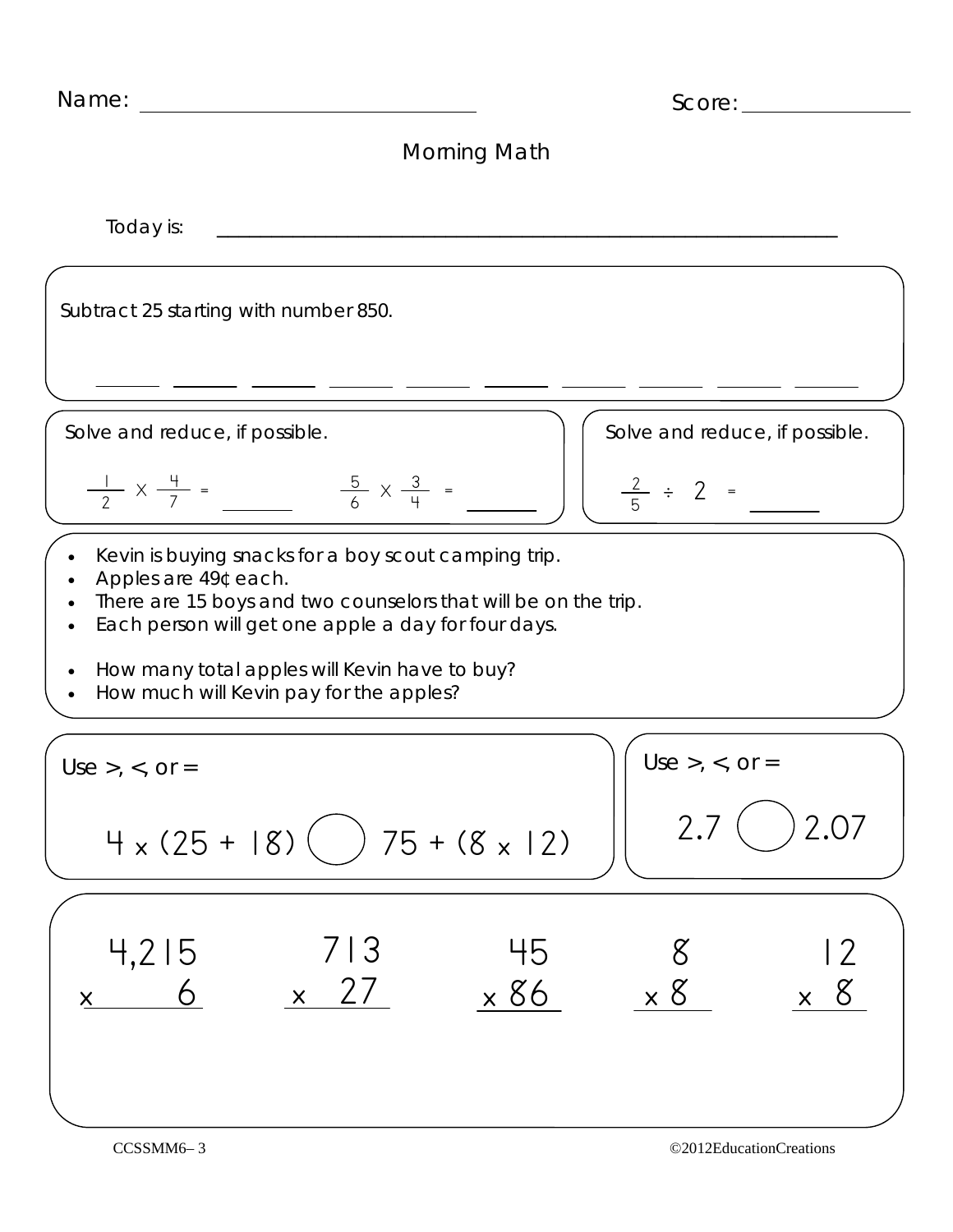| Name:                                                                                                                                                                                                   | Score:                                     |
|---------------------------------------------------------------------------------------------------------------------------------------------------------------------------------------------------------|--------------------------------------------|
| <b>Math Homework</b>                                                                                                                                                                                    |                                            |
| Today is:                                                                                                                                                                                               |                                            |
| Add 25 starting at 450.                                                                                                                                                                                 |                                            |
|                                                                                                                                                                                                         |                                            |
| Solve and reduce, if possible.                                                                                                                                                                          | Solve and reduce, if possible.             |
| $\frac{3}{4} \times \frac{5}{6}$ =<br>$\frac{3}{7} \times \frac{2}{5}$ =                                                                                                                                | $\frac{3}{4}$ ÷ 5 =                        |
| Kevin is buying snacks for a boy scout camping trip.<br>Bananas are 39¢ each.<br>There are 24 boys and two counselors that will be on the trip.<br>Each person will get one banana a day for four days. |                                            |
| How many total bananas will Kevin have to buy?<br>How much will Kevin pay for the bananas?                                                                                                              |                                            |
| Use >, <, or =                                                                                                                                                                                          | Use >, <, $or =$                           |
| $5 \times (31 + 59)$ ( ) 27 + (7 x 9)                                                                                                                                                                   | ) 1.42<br>1.23                             |
| 451<br>2,723<br>97<br>$\times$ 34<br>$\times 69$<br>$x$ $8$                                                                                                                                             | $\overline{2}$<br>$\times 6$<br>$\times$ 4 |
|                                                                                                                                                                                                         |                                            |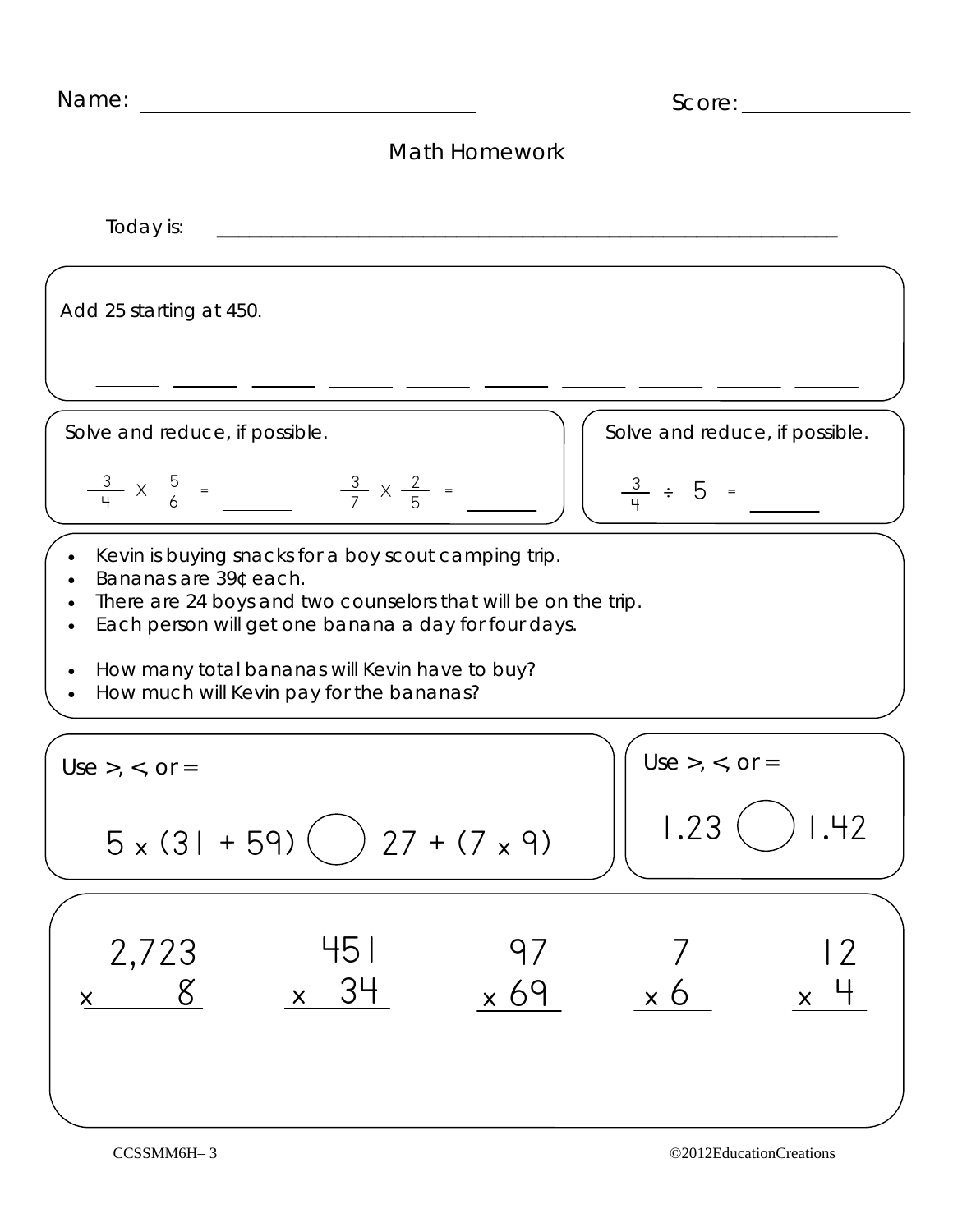| Name:                                                                      | Score:                                                    |
|----------------------------------------------------------------------------|-----------------------------------------------------------|
| Morning Math                                                               |                                                           |
| Today is:                                                                  |                                                           |
| Please solve and reduce if possible.                                       |                                                           |
| $\frac{4}{5} - \frac{2}{3} = \frac{7}{9} - \frac{2}{5} =$                  | $\frac{5}{8} - \frac{1}{2}$ =                             |
| Please solve and reduce if possible.                                       |                                                           |
| $\frac{5}{9} \div 2 =$<br>$\frac{2}{3} \div 6 =$                           | $\frac{7}{8} \div 3 =$                                    |
| Bob's backyard measures 65 ft. wide and<br>184 ft. long. What is the area? | Find the perimeter of the rectangle.<br>589 ft.<br>194f.  |
| 3.3<br>2.2<br>2.1<br>$\times$<br>X                                         | Please add \$634.22, \$385.56, and \$297.76.<br>$\bullet$ |
| 23,050<br>18,255<br>$+$ $ $ 4,954<br>$-19,185$                             | 3,194<br>5)745<br>$\underline{\mathsf{X}}$                |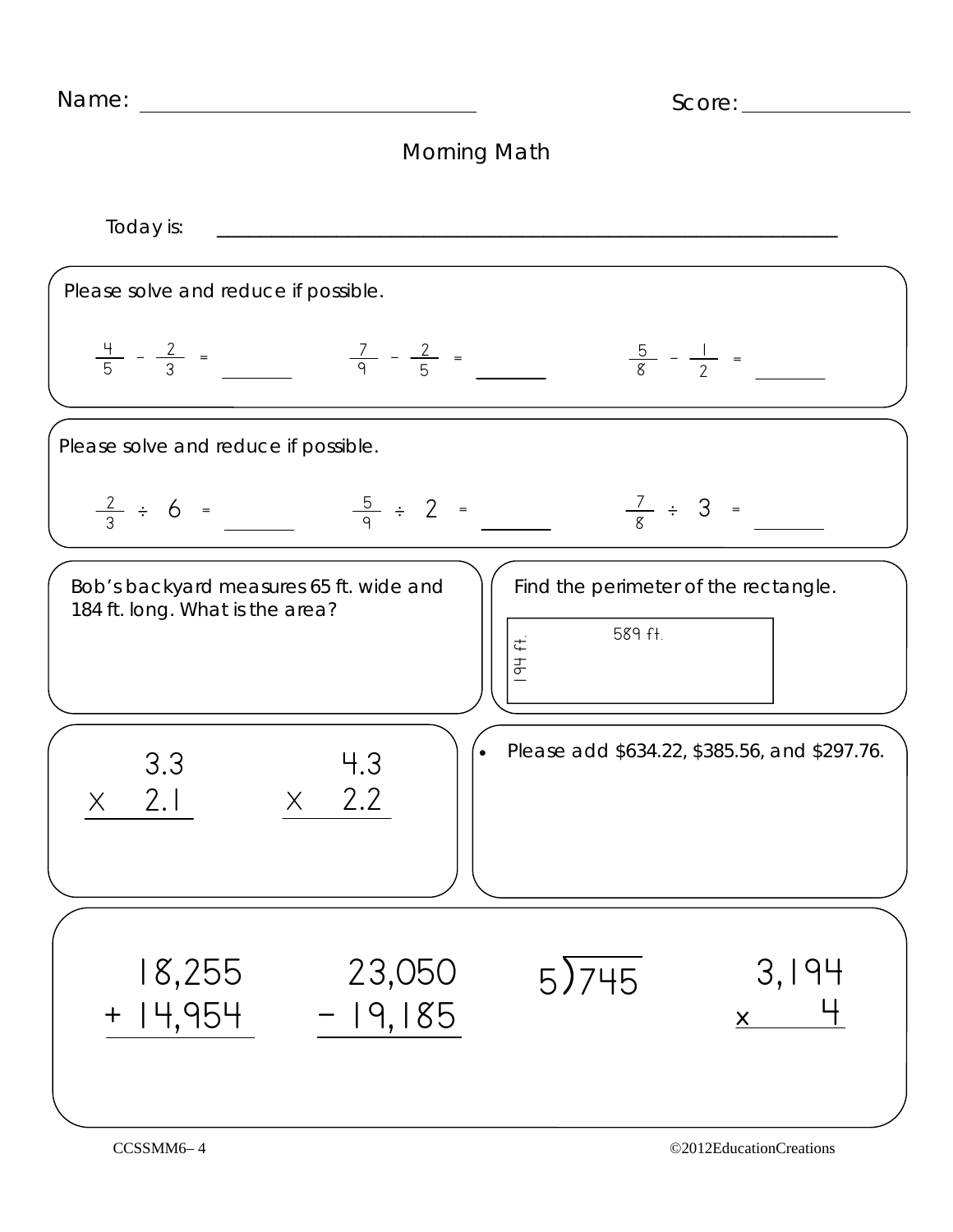Name: Score: Math Homework Today is: \_\_\_\_\_\_\_\_\_\_\_\_\_\_\_\_\_\_\_\_\_\_\_\_\_\_\_\_\_\_\_\_\_\_\_\_\_\_\_\_\_\_\_\_\_\_\_\_\_\_\_\_\_\_\_\_\_ Please solve and reduce if possible.  $\frac{7}{8} - \frac{1}{6} =$   $\frac{8}{9} - \frac{2}{3} =$   $\frac{5}{6} - \frac{1}{3} =$ Bob's backyard measures 89 ft. wide and 154 ft. long. What is the area? Please add \$285.67, \$565.39, and \$483.28. Find the perimeter of the rectangle. 612 ft. 83 ft. Please solve and reduce if possible.  $\frac{5}{6} \div 4 = \frac{3}{9} \div 3 = \frac{4}{5} \div$  $\frac{4}{5} \div 8 =$ 2.6  $\times$  1.8 3.5  $X$  1.4 24,195 20,500  $9)476$  2,435

 $+ 12,386 - 15,687$ 

 $x$  6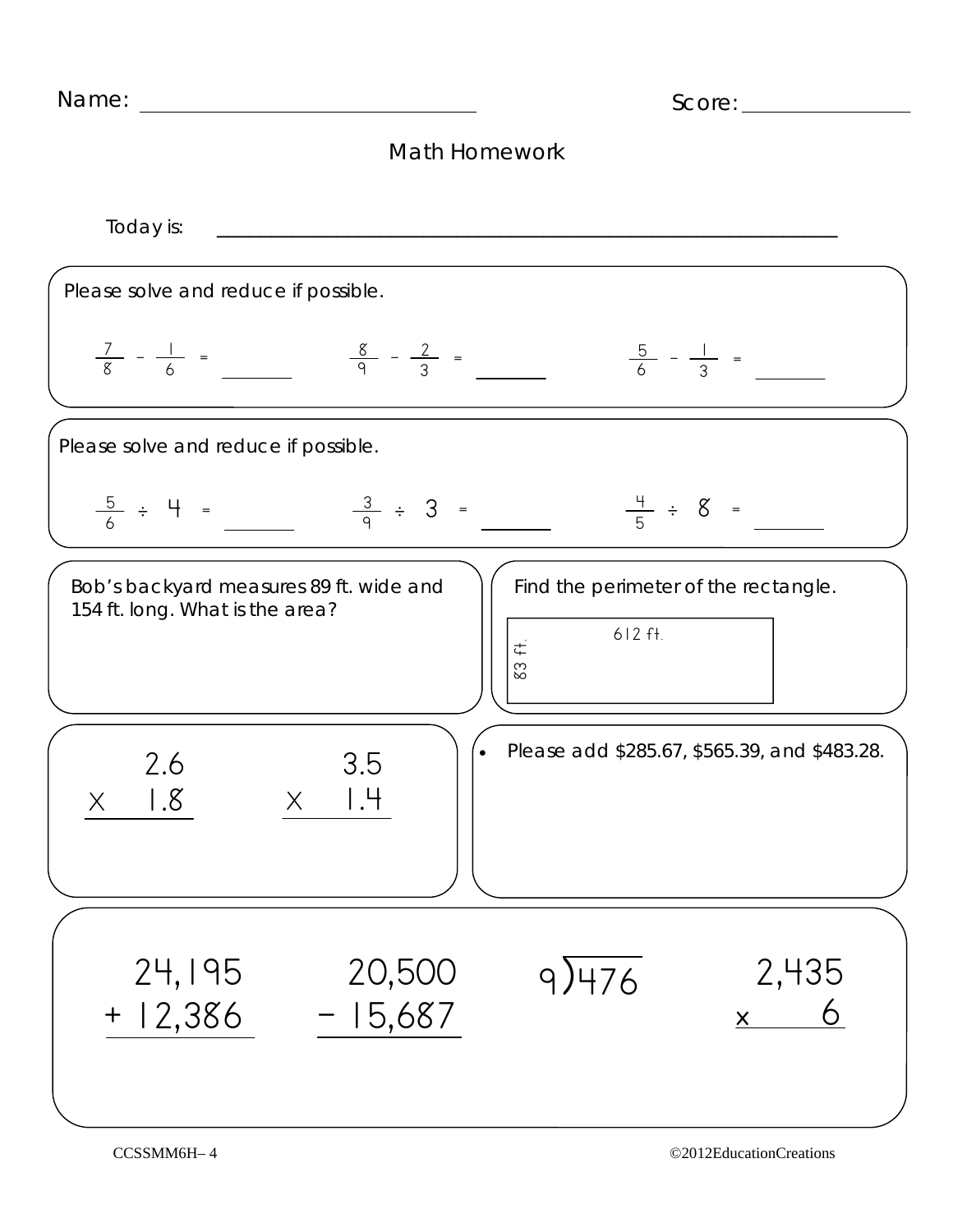Name: Score:

## Morning Math Test

Today is: \_\_\_\_\_\_\_\_\_\_\_\_\_\_\_\_\_\_\_\_\_\_\_\_\_\_\_\_\_\_\_\_\_\_\_\_\_\_\_\_\_\_\_\_\_\_\_\_\_\_\_\_\_\_\_\_\_ Please solve and reduce if possible.  $\frac{4}{5} + \frac{2}{3} =$   $\frac{7}{9} + \frac{2}{5} =$   $\frac{3}{8} + \frac{1}{2} =$ • 1,048 children were at Finch Park. At noon, 635 had left the park. By  $2:00$  p.m., 297 came to the park. • How many children were at the park at 2:00 p.m.? • Mrs. Henderson bought 38 dozen eggs for a festival. • How many eggs did she buy in all? Please solve and reduce if possible.  $\frac{4}{9} \div 6 =$   $\frac{1}{2} \div 3 =$   $\frac{3}{8} \div 6 =$ 2.6 X 2.3 1.9  $X$  2.1 14,985 15,120 <u>+ 15,783</u> – 14,058 9)338 5,035  $\times$  5